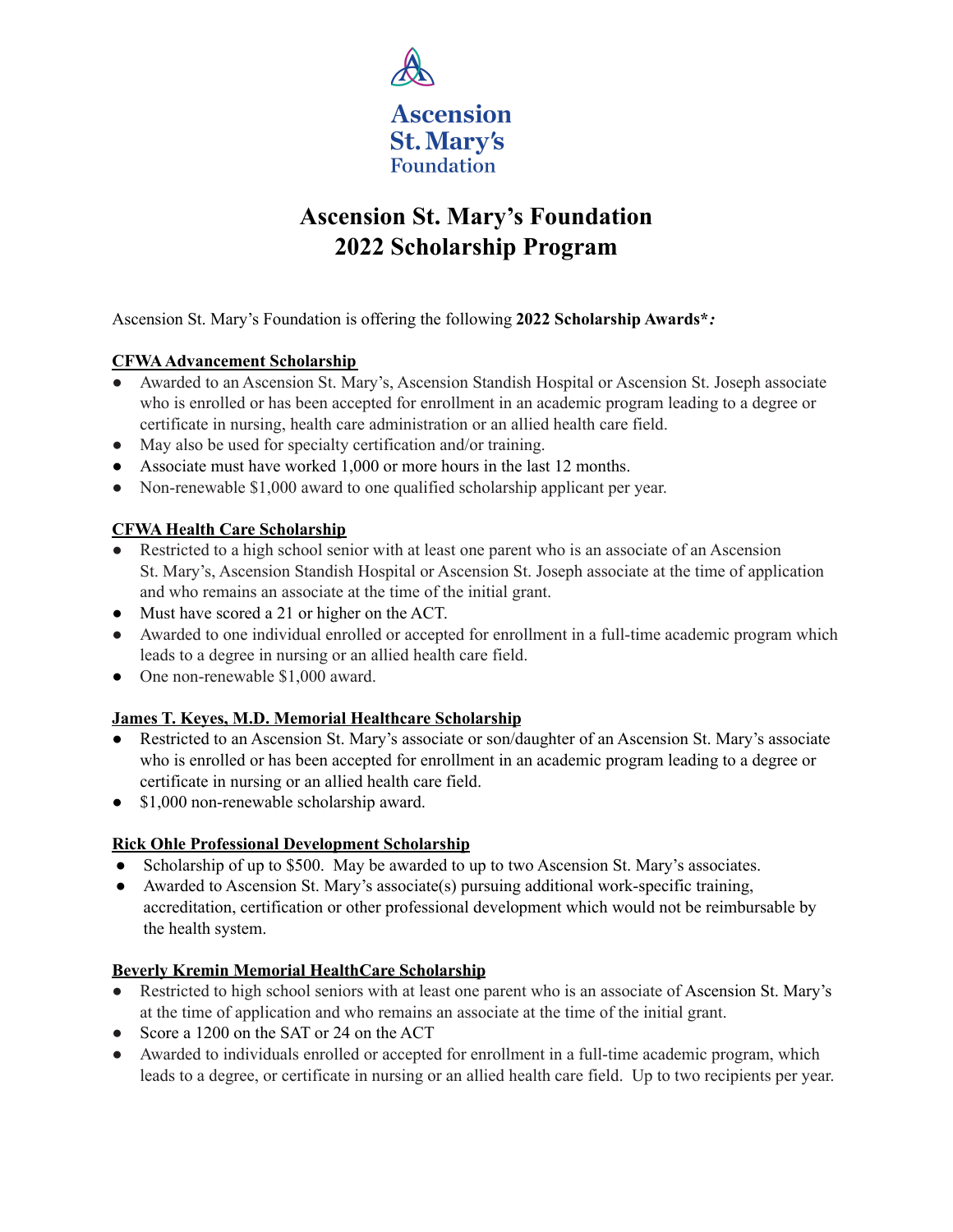

• Initial award of \$3,000. Four subsequent awards of \$2,500 may be made on an annual basis if the student affirms continuing pursuit of a career in a healthcare-related field and maintains a 3.0 grade point average.

#### **Med Staff Nursing Scholarship**

- Restricted to those who are enrolled or accepted for enrollment in an academic program which leads to an ADN or BSN nursing degree. Nursing Graduate or Undergraduate only.
- Up to two scholarships of at least \$500 awarded annually.
- Recipient obligated to commitment to employment with Ascension St. Mary's at a minimum of 30 hours per week for one year from the date of licensure or after orientation completion, whichever is later.
- Associate must have worked 1,000 or more hours in the last 12 months.

#### **Doris M. Jacques Volunteer Alliance HealthCare Advancement Scholarship**

- Up to two non-renewable \$1,000 awards may be made to qualified scholarship applicants per year.
- Must be presently employed as an Ascension St. Mary's associate in good standing working a minimum of 30 hours per week.
- One non-renewable \$1,000 award may be made to qualified scholarship applicants per year.
- Son or daughter of an Ascension St. Mary's associate in good standing working a minimum of 30 hours per week.

#### **Allyson Wilson Memorial Scholarship**

- Scholarship in the amount of \$1,500
- Awarded to an Ascension Mid-Michigan healthcare associate, son or daughter of an Ascension Mid-Michigan associate or a student enrolled in or accepted for enrollment in an undergraduate clinical laboratory or medical laboratory academic program.

\*Scholarship offerings are subject to change.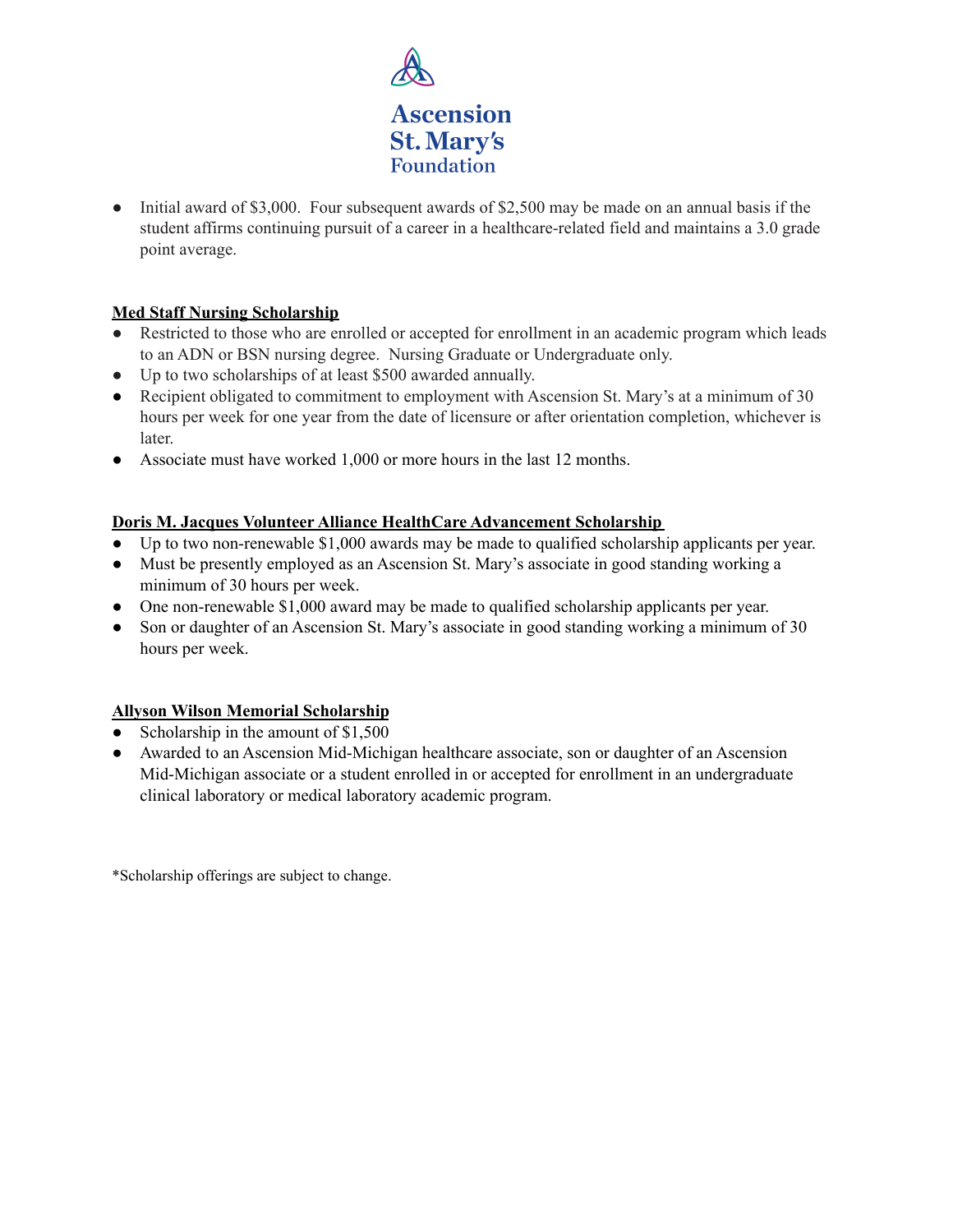

## **Program Guidelines & Priorities:**

\* Please review all information prior to completing the scholarship application. **No handwritten applications will be accepted.**

\* All applicants must complete a one page, no more than 500-word essay. Essay must be typed and in 11-point font. This essay should contain:

- Description of extra-curricular activities, hobbies, school and community service activities.
- If applicable, description of your most valuable contributions and/or strengths as a health care associate. How will the scholarship award assist you in your goals?

● Describe your commitment to the healthcare field and your future goals.

\* All applicants must submit the following to be considered for a scholarship award:

- Signed Scholarship Agreement
- Two current letters of recommendation (within the past six months of this application date) from supervisor, counselor, instructor or administrator or from a community leader. **Letter must be typed, signed and dated.** Handwritten or unsigned letters will not be accepted.
- \* Color photo to be used in scholarship award materials.

\* Current college transcript (non-official is acceptable) or acceptance letter. If you are a graduating senior, a copy of your high school transcripts and copy of ACT or SAT results are required. \* Proof of GPA

\* Scholarship funds will be paid **directly to the college,** not the student. The scholarship funds will be issued to the college or university upon receiving a copy of your bill or proof of enrollment for the fall semester, which includes the Student ID number and Financial Aid Office address.

\* Applications must be received by Ascension St. Mary's Foundation **no later than 3:00 p.m. March 18, 2022**. Late applications will not be accepted.

All application materials must be submitted electronically with the completed application, **in one document**, to Ascension St. Mary's Foundation at [Denise.Schofield@ascension.org](mailto:Denise.Schofield@ascension.org).

Please submit any questions to: [Denise.Schofield@ascension.org](mailto:Denise.Schofield@ascension.org) or 989-907-8748.

## **Scholarship Agreement**

Application deadlines are final. Incomplete or late applications are not accepted. Any submission lacking any of the required materials will not be considered.

Award payments will be paid directly to your education/training institution, once you submit a copy of your tuition statement and transcript. Any remaining scholarship funds not used will be reimbursed directly to Ascension St. Mary's Foundation. Scholarship award is valid until June 30, 2023.

Selection of all candidates is based on information contained on the application. The scholarship committee may choose to interview candidates for additional insight on their future. All award recipients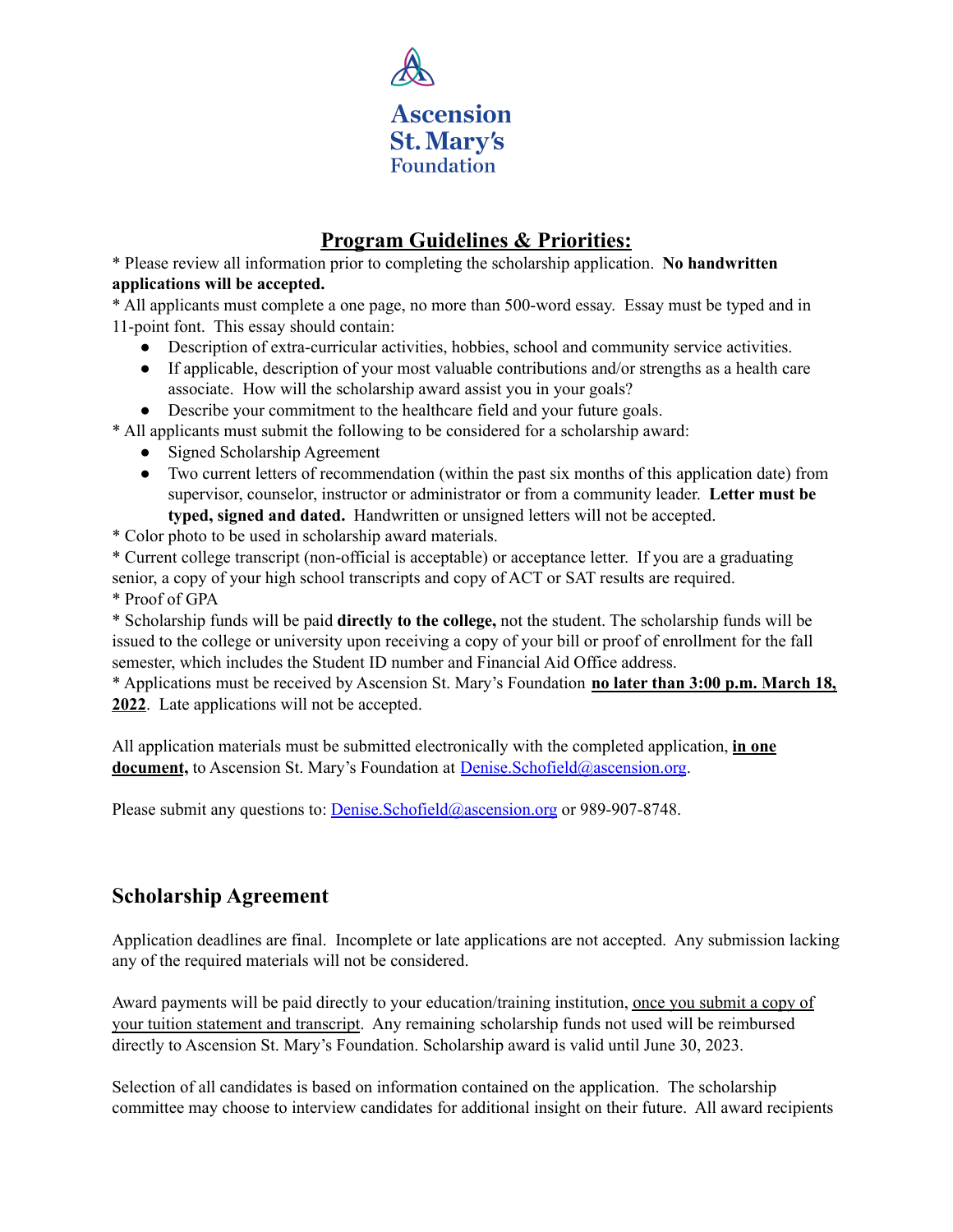

will be notified via mail. If a scholarship has been awarded, the recipient will need to return a letter of agreement within 10 days, to be eligible to the award.

All scholarship recipients agree to the use of their image/photo for promotional purposes by Ascension St. Mary's and Ascension St. Mary's Foundation. I acknowledge all the facts set forth in my scholarship application are true and complete. I authorize my references to provide information concerning me to the scholarship committee.

Further, I release all such persons providing character reference from liability or damages incurred because of furnishing the above information. I understand that false statements or omission of relevant information should be considered cause to reject this application.

If I am awarded the scholarship, I will use it toward tuition for the named academic program, professional development and/or accreditation program. I also agree to repay the full amount of the scholarship if I fail, for any reason, to complete the course or semester in which the scholarship is applied. Payment is due at the time of unsuccessful completion of the program. Proof of completion is required within one month of the end of the semester or course.

By completing this form, you agree your electronic signature is the legal equivalent of your manual signature on this Agreement.

**Applicant Signature: Date:**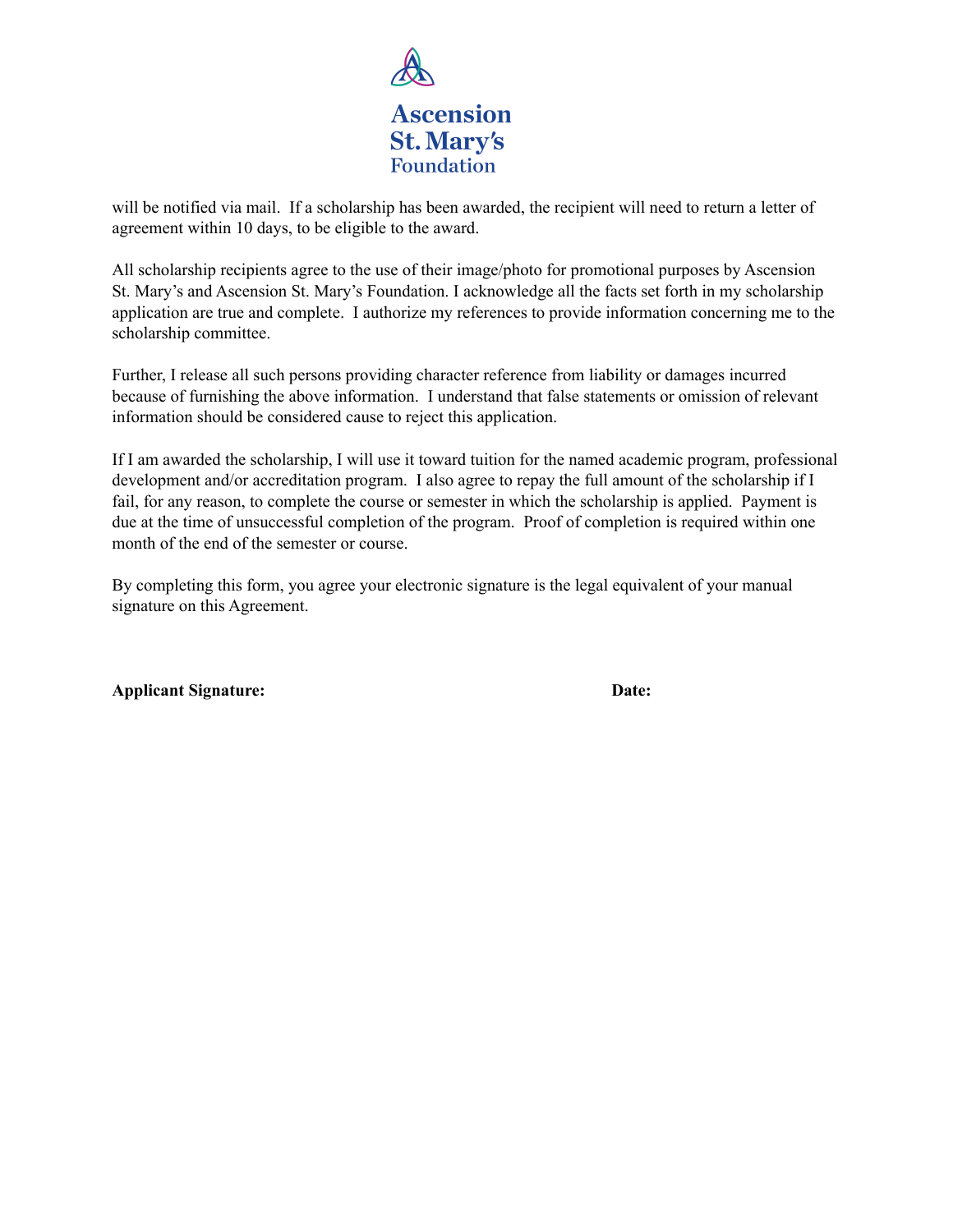

# **SCHOLARSHIP APPLICATION 2022**

| Please type your answers. Use a additional piece of paper if necessary |                                                                      |                                         |
|------------------------------------------------------------------------|----------------------------------------------------------------------|-----------------------------------------|
| 1.                                                                     | Last Name:                                                           | First Name, Middle Initial:             |
| $\overline{2}$ .                                                       | <b>Mailing Address</b><br>Street:<br>City:<br>State:                 | Zip:                                    |
| 3.                                                                     | Daytime telephone number: (                                          |                                         |
|                                                                        | Email address:                                                       |                                         |
| 4.                                                                     | Current Grade Point Average (GPA):<br>(On a 4.0 scale)               |                                         |
| 5.                                                                     | College name and mailing address for scholarship payments:           |                                         |
| 6.                                                                     | Student ID#:                                                         |                                         |
| 7.                                                                     | Degree/certificate pursuing:                                         |                                         |
| 8.                                                                     | Expected completion date:                                            |                                         |
| 9.                                                                     | Gender:                                                              |                                         |
| 10.                                                                    | First time applicant:                                                |                                         |
|                                                                        | Prior award recipient:                                               | Year of Award:                          |
| 11.                                                                    | Number of years worked at Ascension St. Mary's:                      |                                         |
|                                                                        | <b>Current Position:</b>                                             | Department:                             |
|                                                                        | Number of hours worked in the past 12 months: (check all that apply) |                                         |
|                                                                        | 1,000 hours of more                                                  | Budgeted position of 30 hours bi-weekly |
| 12.                                                                    | If you are a non-Ascension St. Mary's associate:                     |                                         |
|                                                                        | Name of Parent who is employed by Ascension St. Mary's:              |                                         |
|                                                                        | Department:                                                          |                                         |
|                                                                        | Number of years employed at Ascension St. Mary's:                    |                                         |